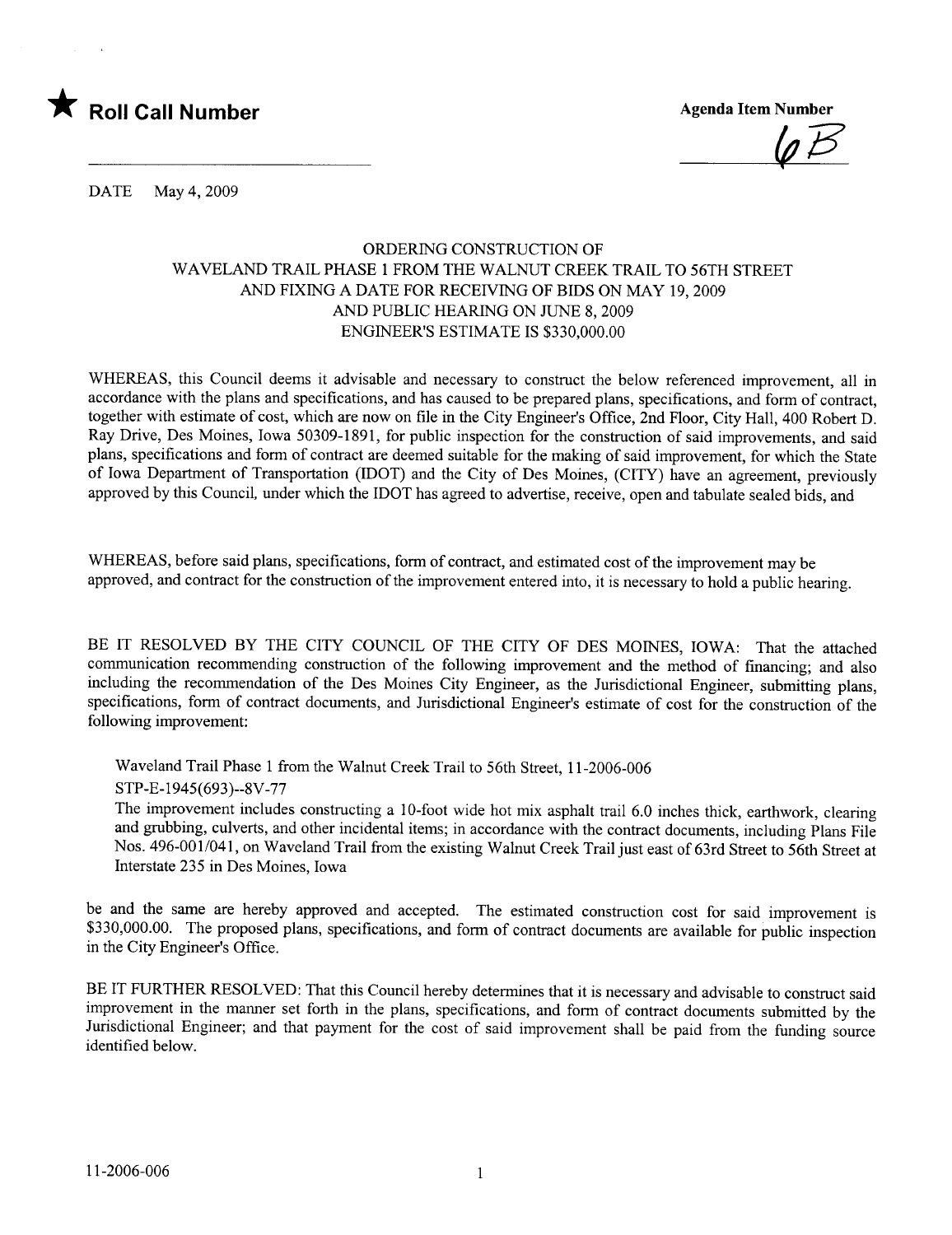



### DATE May 4, 2009

BE IT FURTHER RESOLVED: That a public hearing on said plans, specifications, form of contract documents, and Jurisdictional Engineer's estimate of construction cost for said improvement be held in the City Council Chambers, 2nd Floor, City Hall, 400 Robert D. Ray Drive, Des Moines, Iowa, at 5:00 p.m. on June 8, 2009, at which time this Council will consider any objections offered thereto or to the making of said improvement.

BE IT FURTHER RESOLVED: That proposals will be received by the Iowa Department of Transportation, for the construction of said improvements, and the taking of bids in the manner required by law. Proposals received wil be opened and tabulated by the Iowa Department of Transportation on May 19, 2009, after which the bids together with a report and recommendation of the Chief Civil Engineer, wil be presented to City Council at its next meeting for action thereon.

BE IT FURTHER RESOLVED: That the City Clerk is further directed to publish a Public Notice of Storm Water Discharge in the Des Moines Register and The Business Record as required by the Iowa Department of Natural Resources.

BE IT FURTHER RESOLVED: That the City Manager be and is hereby authorized and directed to certify the "Notice of Intent for NPDES Coverage under General Permit No.2 for Storm Water Discharges associated with Industrial Activity for Construction Activities" on behalf of the City of Des Moines and submit said document to the Iowa Department of Natural Resources with appropriate application and permit fees.

BE IT FURTHER RESOLVED: That an appropriate Notice to Bidders and Notice of Public Hearing for said improvement be published in the Des Moines Register as provided and directed by Chapter 26 and/or 314, Code of Iowa.

(City Council Communication Number  $09.284$  attached.)

Moved by to adopt.

FORM APPROVED:

Kathleen Vanderpool Deputy City Attorney

FUNDS AVAILABLE

Allen McKinley Des Moines Finance Director

Funding Source: 2009-2010 CIP, Page Park-22, Recreation Trails, PKS045, Being: 80% of eligible construction costs (\$150,000.00 maximum) in Federal Surface Transportation Program - Transportation Enhancement Funds and \$180,000 in City G. O. Bonds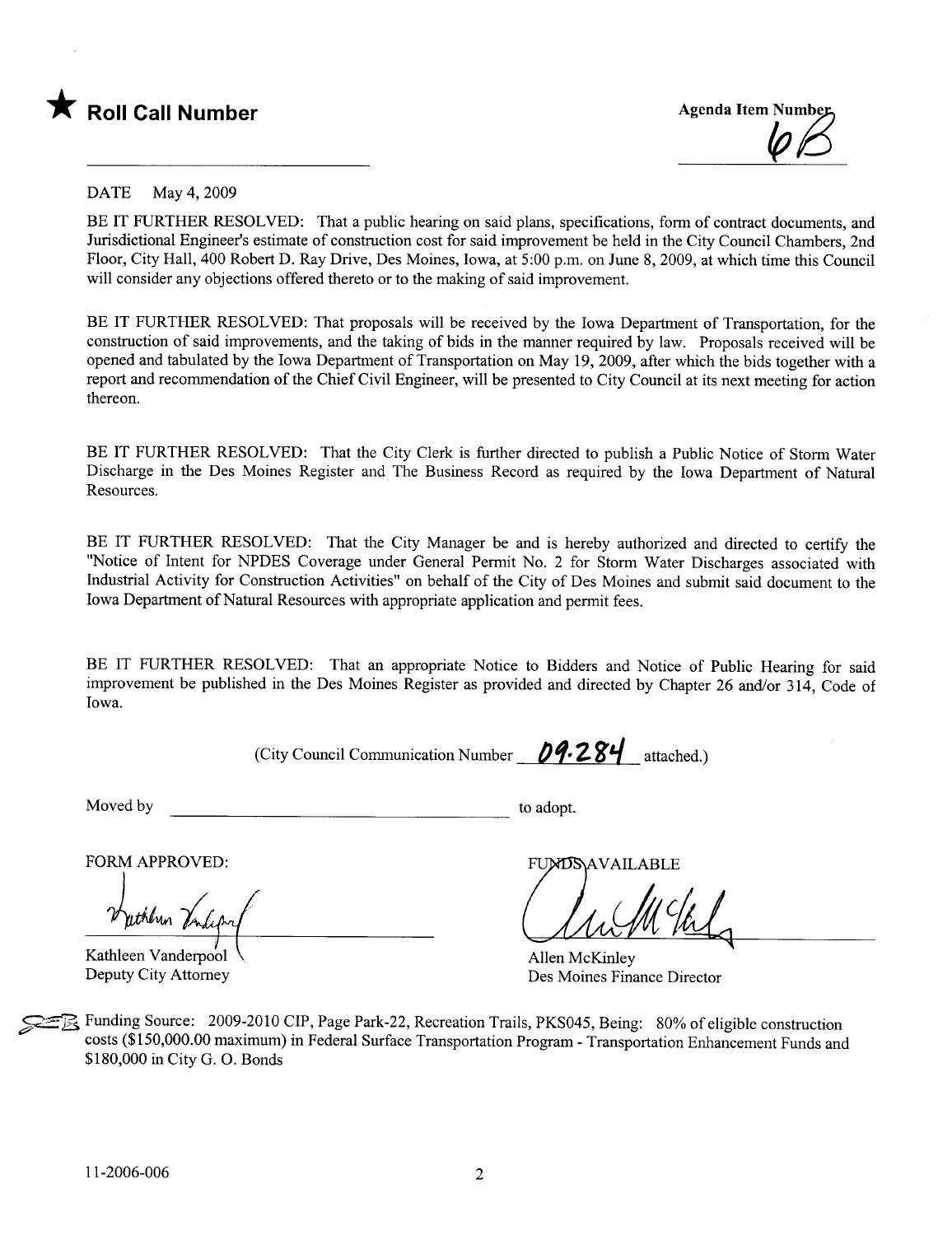

DATE May 4, 2009



| <b>COUNCIL ACTION</b> | <b>YEAS</b> | <b>NAYS</b> | <b>PASS</b> | <b>ABSENT</b>   |
|-----------------------|-------------|-------------|-------------|-----------------|
| <b>COWNIE</b>         |             |             |             |                 |
| <b>COLEMAN</b>        |             |             |             |                 |
| <b>HENSLEY</b>        |             |             |             |                 |
| <b>KIERNAN</b>        |             |             |             |                 |
| <b>MAHAFFEY</b>       |             |             |             |                 |
| <b>MEYER</b>          |             |             |             |                 |
| <b>VLASSIS</b>        |             |             |             |                 |
| <b>TOTAL</b>          |             |             |             |                 |
| <b>MOTION CARRIED</b> |             |             |             | <b>APPROVED</b> |

### **CERTIFICATE**

I, DIANE RAUH, City Clerk of said City hereby HENSLEY **certify that at a meeting of the City Council of**  $\overline{C}$ said City of Des Moines, held on the above date, among other proceedings the above was adopted.

> IN WITNESS WHEREOF, I have hereunto set my hand and affixed my seal the day and year first above written.

Mayor Gity Clerk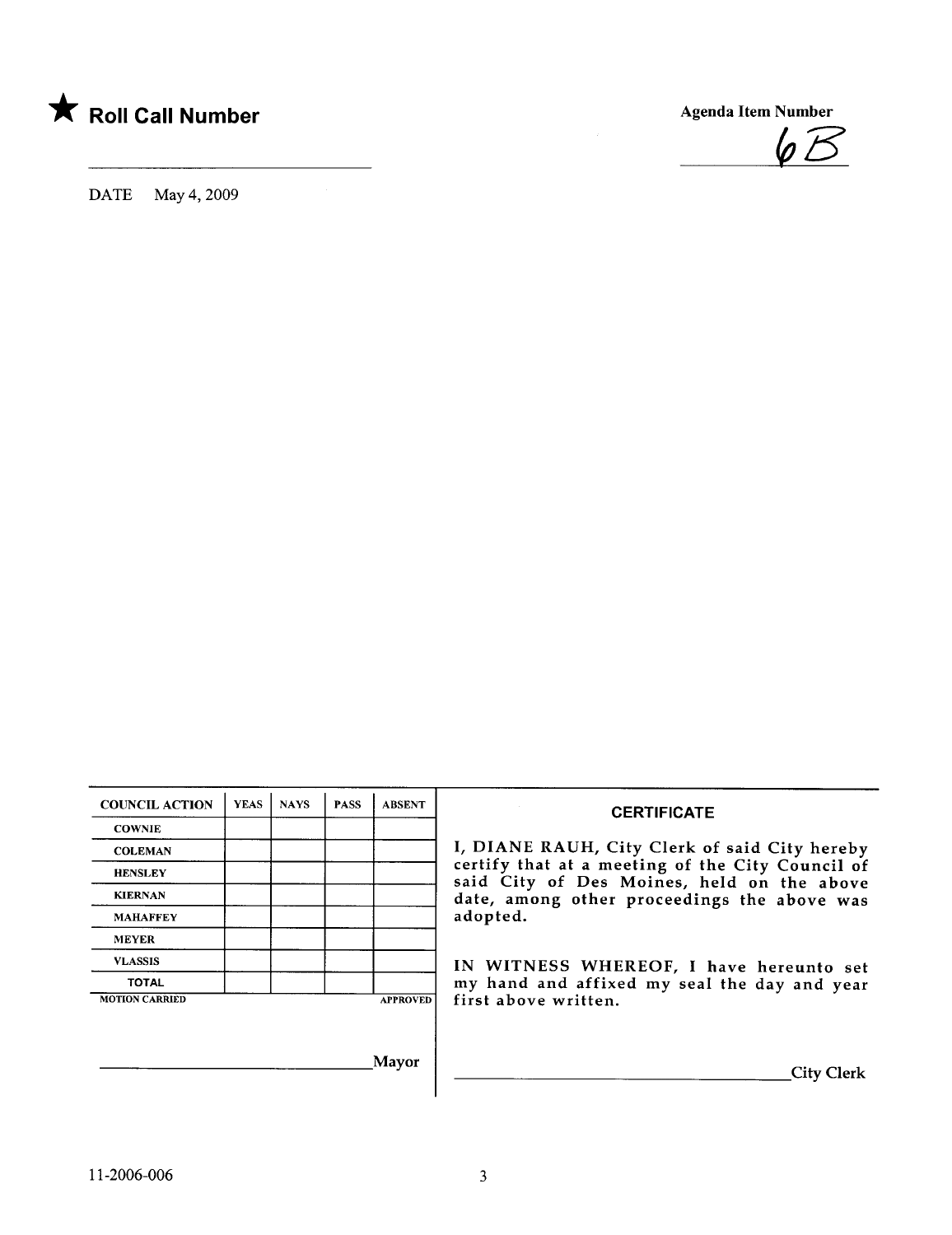

IDOT STP-E-1945(693)--8V-77